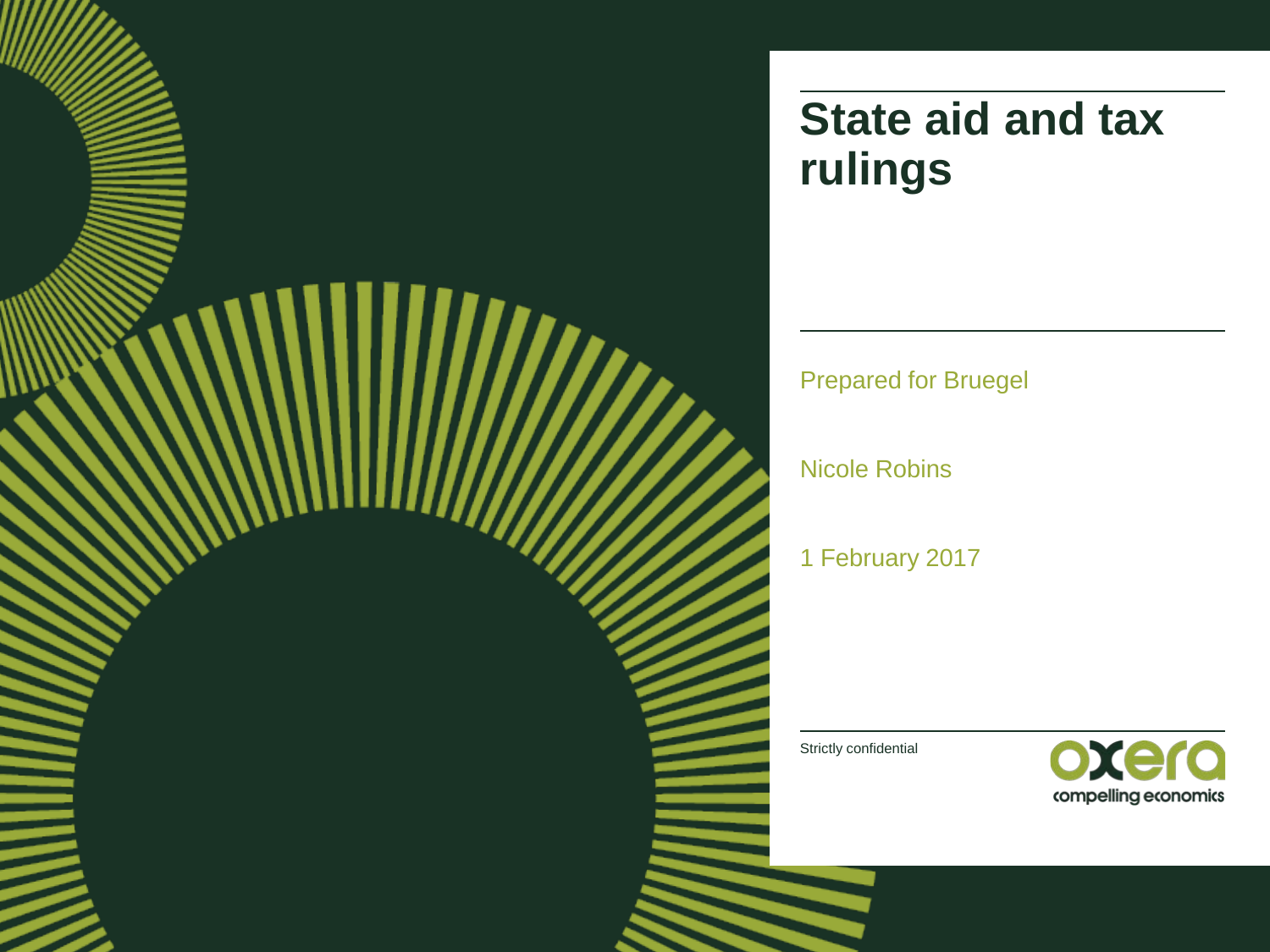## **Overview of cases**

'Ireland gave illegal tax benefits to **Apple** worth up to **€13 billion**'

'Therefore, the Commission has ordered Luxembourg and the Netherlands to recover the unpaid tax from **Fiat and Starbucks**, respectively […].'

'Commission investigates transfer pricing arrangements on corporate taxation of **Amazon** in Luxembourg'

'Commission concludes Belgian "Excess Profit" tax scheme illegal; around **€700 million** to be recovered from **35 multinational companies**'

'Commission opens formal investigation into Luxembourg's tax treatment of **McDonald's**'

'Commission considers at this stage that the treatment endorsed in the tax rulings resulted in tax benefits in favour of **GDF Suez**'

Source: Various press releases on the European Commission's website.

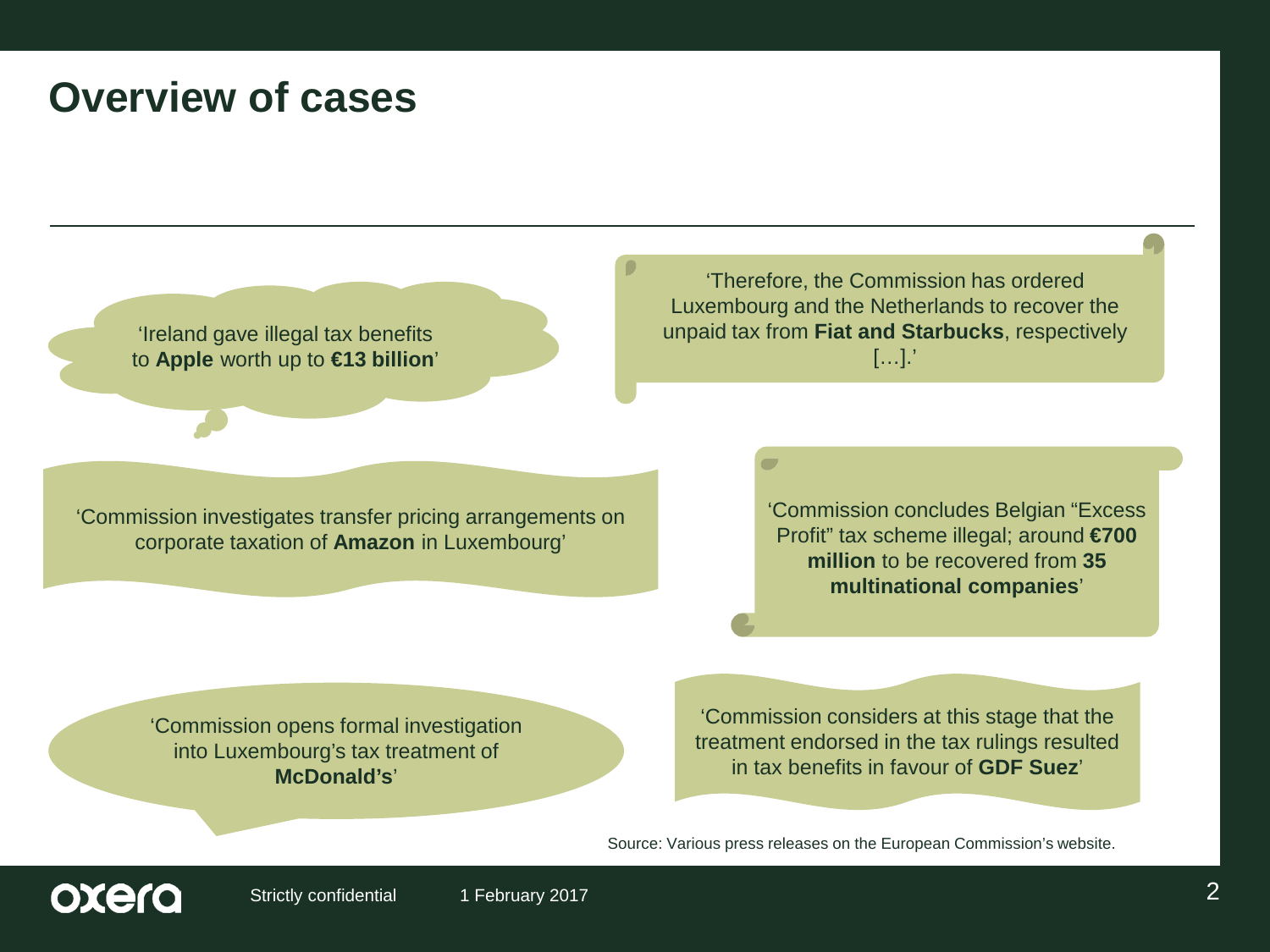# **State aid framework**

Selectivity and economic advantage: two sides of the same coin?



Source: European Commission, Commission Decision of 21.10.2015 on State aid SA.38374 (2014/C ex 2014/NN) implemented by the Netherlands to Starbucks, C(2015) 7143, para. 230; Joined Cases C-78/08 to C-80/08 Paint Graphos, ECLI:EU:C:2009:417.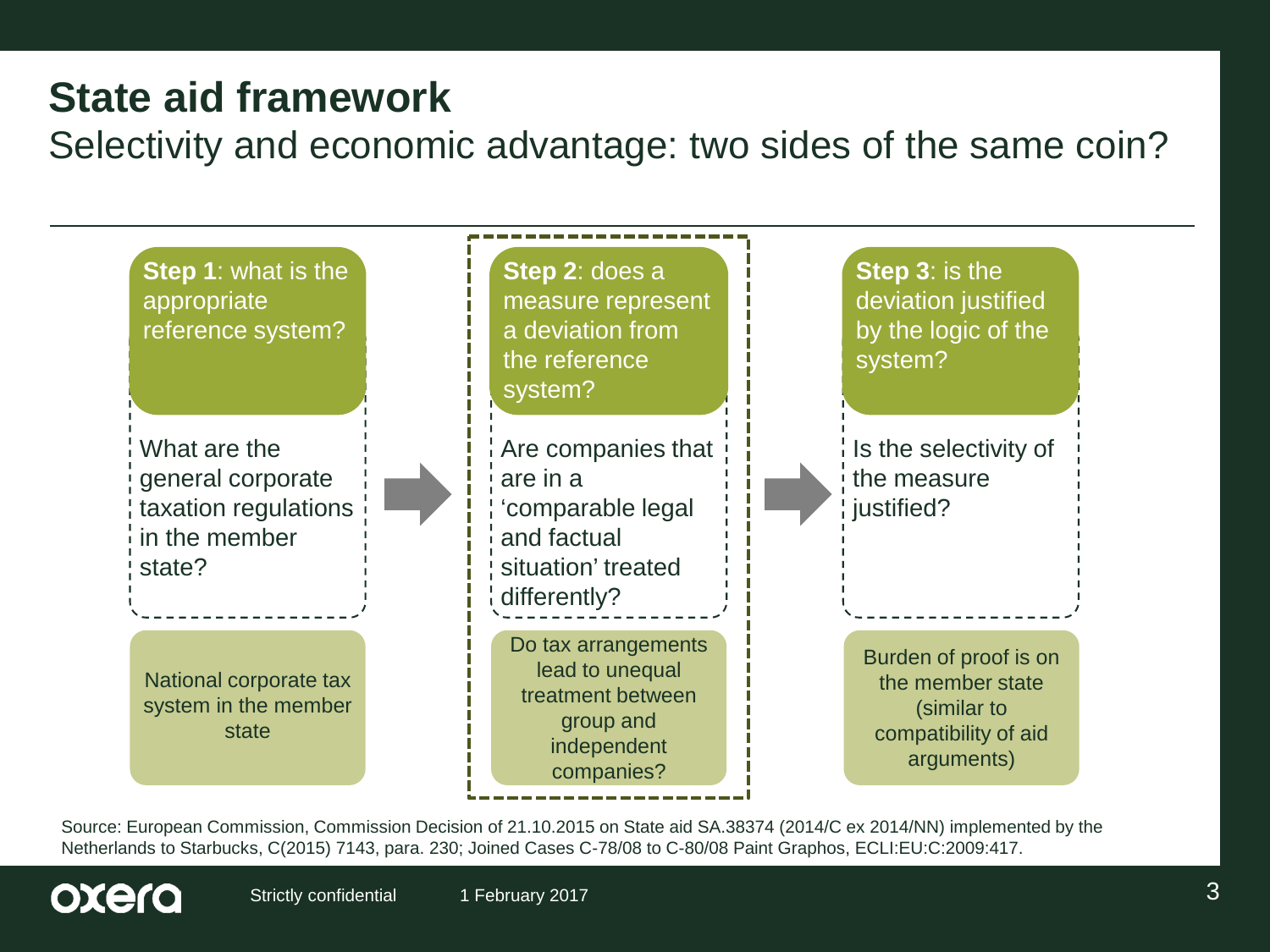# **State aid framework**

## Economic advantage: OECD guidelines on transfer pricing

## **Key test is compliance with arm's-length principle**

Are the terms and conditions of intra-group transactions in line with comparable transactions between independent companies?



Do tax rulings lead to a taxable base that is lower than the level that would result from the application of the arm's-length principle?

oxera

- **comparable uncontrolled price (CUP) method** comparison of prices charged in intra-group transactions with those charged in similar transactions between independent companies
- **cost plus method**—comparison based on costs incurred by suppliers in intra-group transactions, plus a profit mark-up
- resale price method—comparison based on prices at which products/services that have been purchased from an associated enterprise are resold to an independent enterprise, net of selling costs

### **Traditional methods Transaction profit methods**

- **transactional net margin method (TNMM)** comparison based on a specific profit indicator
- **transaction profit split method**—benchmarks the division of profits that independent enterprises would have expected from engaging in economic transactions

the preferred approach

Source: OECD (2010), 'Review of Comparability and of Profit Methods: Revision of Chapters I-III of the Transfer Pricing Guidelines', 22 July.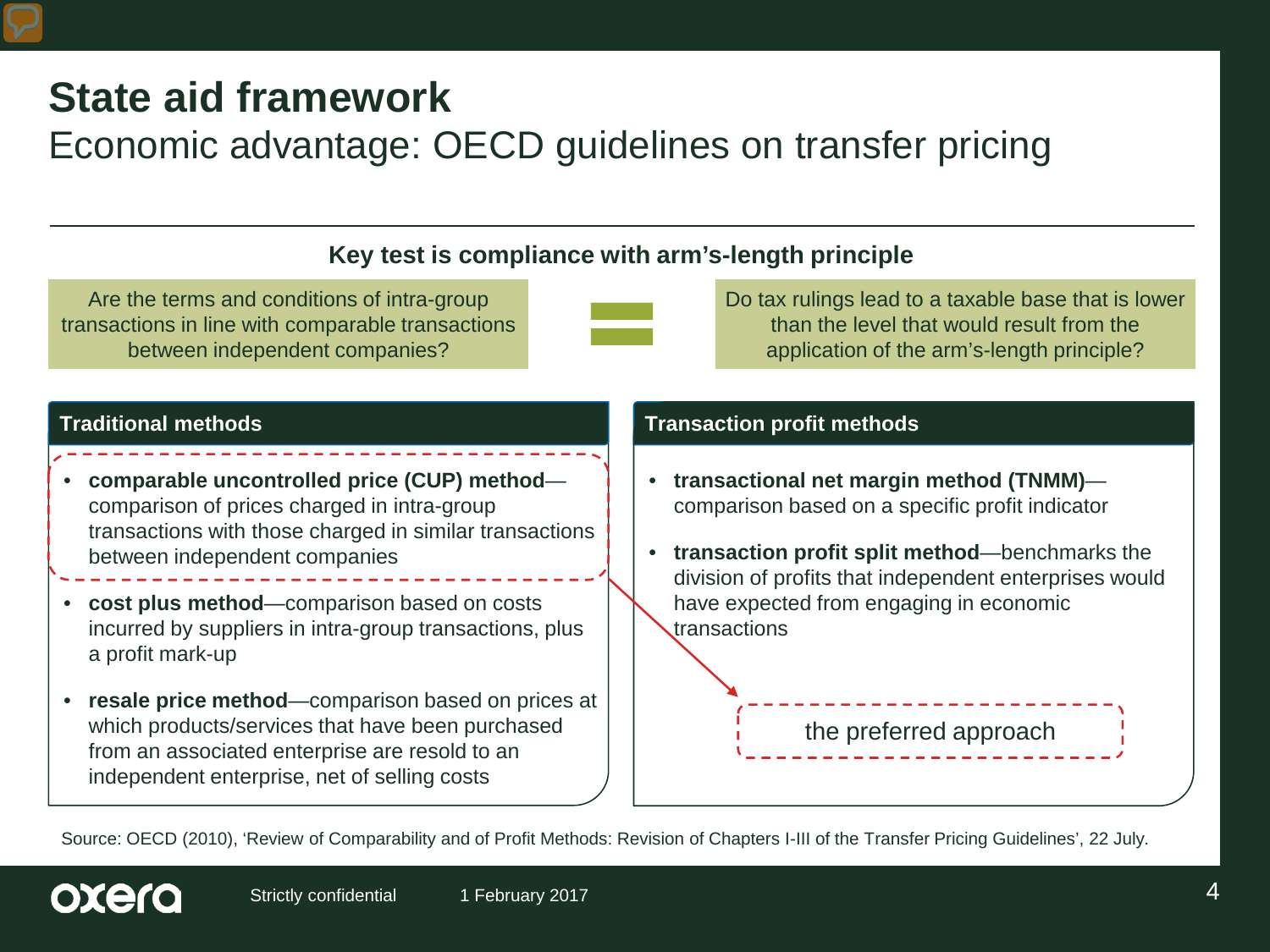## **Apple's tax arrangements in Ireland** Overview of the Commission's Decision

- licenses for Apple's intellectual property held by ASI and AOE were allocated outside Ireland
	- ASI's and AOE's 'head offices' had no employees, were not based in any country, and were not subject to tax in any country
- ASI's and AOE's taxable profit in Ireland was further under-estimated due to the misapplication of the transactional net margin method
	- the selected profit indicator (operating expenses) does not result in a market-based outcome
	- the required level of profitability was too low
		- no contemporaneous explanations justifying the choice of the profit margins in the 1991 and 2007 tax rulings
	- ASI's and AOE's Irish branches may not perform the "least complex function" compared to their head offices

Source: European Commission, Commission Decision of 30.08.2016 on State aid SA.38373 (2014/C) (ex 2014/NN) (ex 2014/CP) implemented by Ireland to Apple, C(2016) 5605.

oxero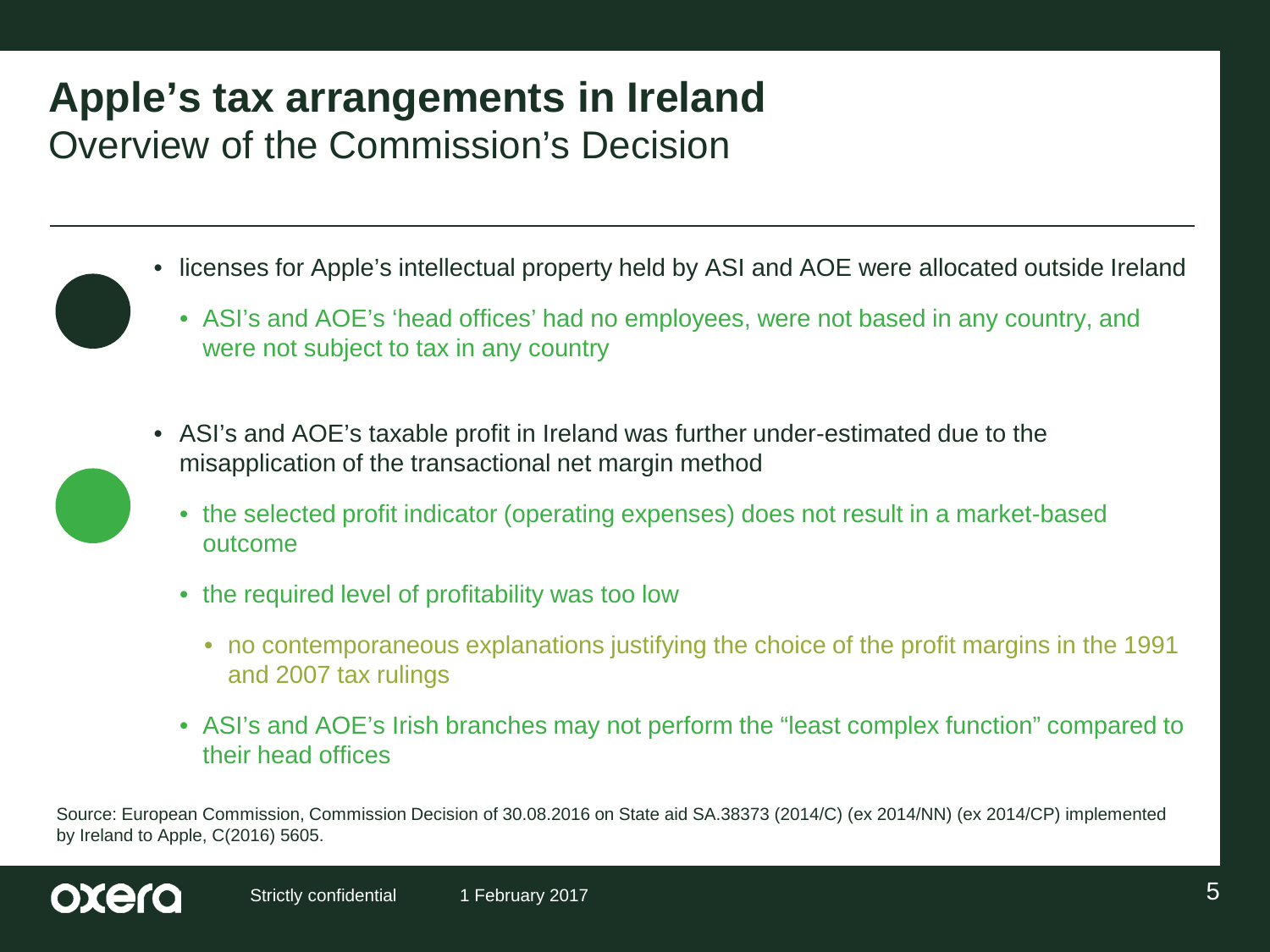# **Conclusions**

oxero

# Mitigating state aid risk through economic and financial analysis

- the scope of the tax state aid investigations is increasing (e.g. McDonald's)
- state aid risk can be significantly mitigated through a transfer pricing report, prior to the start of the tax ruling, based on robust financial and economic analysis